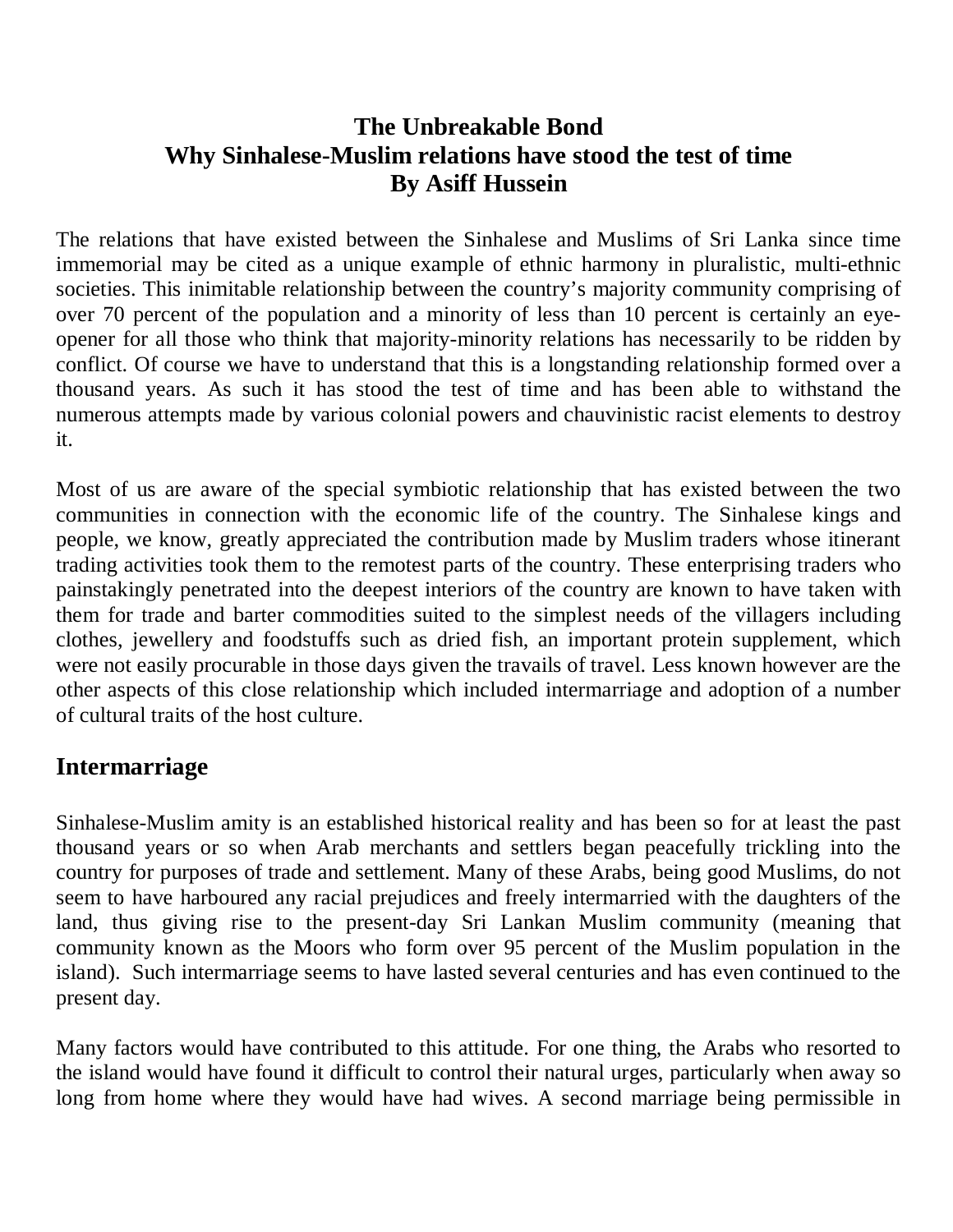Islam would have been looked upon as an ideal way out of this predicament. Further, those Arabs who had chosen to settle down here permanently would have had little recourse but to espouse local women. Secondly, since the Arabs have traditionally reckoned descent from the paternal line, even the more ethno-centric among them would not have been too concerned about co-habiting with non-Arab women since their offspring would still be recognised as Arabs by the larger community. What must also be borne in mind is that the Arabs, beginning from the early days of Islam were not averse to marrying non-Arab women. The Prophet Muhammad himself is known to have taken a Coptic woman from Egypt known as Māriya through whom he had a son named Ibrāhīm. We also come across instances of Arab men espousing Greek or Byzantine women in mediaeval Arabian literature such as the Kitāb Al-Aghani and the Alf Layla Wa Layla. Indeed, even royalty was no exception and this was especially true of the Abbasids, a house that traced its ancestry to Abbas, an uncle of the Prophet. Several Abbasid princes, we know, were born of Greek, Persian or Turkish women.

There is ample evidence to show that a good many Sri Lankan Muslims have a considerable infusion of Sinhalese blood. The Muslims of Akurana trace their descent to three Arabian mercenaries who espoused Kandyan Sinhalese women during the reign of King Rajasinha II (1635-1687) (A Gazzetteer of the Central Province of Ceylon.A.C.Lawrie.1896) while The Gopala (Betge Nilame) clan, a well known Muslim clan domiciled in Getaberiya in the Kegalle district likewise claim descent from Arab physicians (*hakims*) who arrived in the country from Sind during the reign of King Parakramabahu II (1236-1270) of Dambadeniya and espoused Kandyan women (The Muslims of Sri Lanka. One thousand years of ethnic harmony. Lorna Dewaraja.1994). James Emerson Tennent mentions in his monumental work Ceylon (1859) that in the mountains of Ooda-kinda in Western Oovah is a small community known as the Paduguruwas who profess Islam, but conform to Kandyan customs, while H.W.Codrington (Glossary of Native, Foreign, and Anglicised Words. 1924). gives Guruva as "a man of a mixed race of Sinhalese and Moor descent and of the Muhammadan religion in Uva". The Guruwo are also said to have been found in Dibburuwela in the Udasiya Pattu of Matale South (See Lawrie.1896).

Less known is the fact that this intermarriage between Muslim and Sinhalese was also in evidence in the south and is known to have continued until fairly recent times, for E.B.Denham Ceylon at the Census of 1911.1912) observes " Amongst the Moors in Colombo and Galle at the present day there must be a fairly considerable infusion of Sinhalese blood; the number of Sinhalese women married to or living with Moors is fairly large".

In fact, the Muslims of the Sinhalese areas have tended to bear a certain resemblance to the Sinhalese amongst whom they live, which may perhaps indicate some admixture of Sinhalese blood since at least the Kandyan period. James Cordiner, a keen observer of peoples who spent five years in the country (1799-1804) could hardly distinguish a Muslim from a Sinhalese in his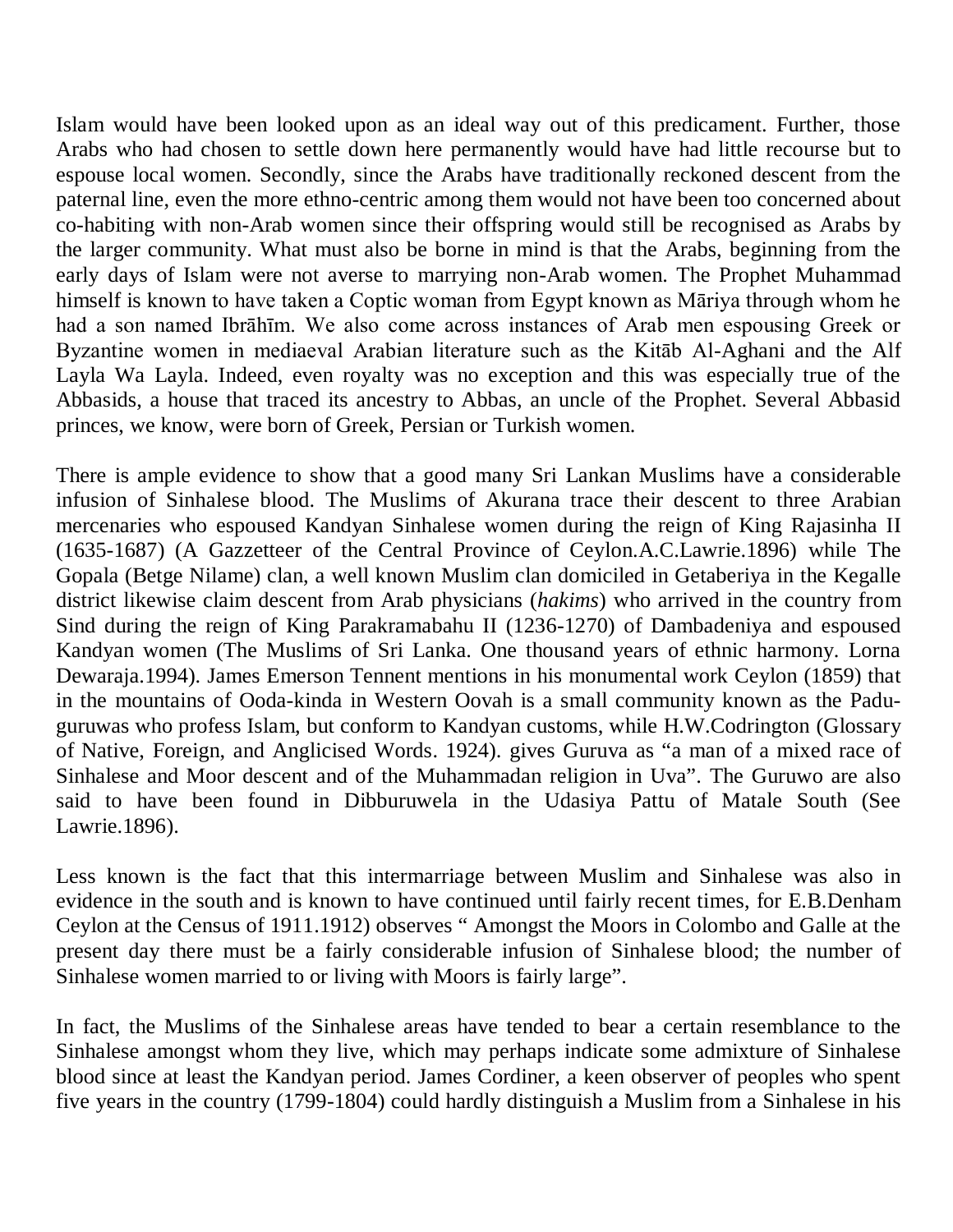Description of Ceylon (1807), where he refers to the country's Muslims as "the Cingalese who profess the religion of Mahomet". Another authority, John Davy (An Account of the Interior of Ceylon.1821) says of the Muslims "In dress, appearance and manners, they differ but little from the Singalese".

Such intermarriage has benefited the community in two ways. For one thing it has paved the way for a greater understanding between the two peoples, for there is no tie stronger than the bond of blood, except for faith. Also important is the fact that this miscegenation or racial intermixture has given vigour to the community. Sri Lanka's Muslims are often described as an intelligent and enterprising people and this we can be fairly certain is to a great extent attributable to their mixed ancestry. As convincingly shown by Curt Stern in his Principles of Human Genetics (1960), hybridization between different races enhances the vigour of the resultant offspring, a process known as heterosis or hybrid vigour. That this process has been in play among local Muslims is evident from their robust physique and intelligent countenances.

## **Conversions**

 Sinhalese blood may have also entered the Muslims by way of conversions which seems to have even taken place during the days of Portuguese colonization when Christian missionary activity was at its height. Fernao de Queyroz in his Conquista Temporal e Espiritual de Ceylao (1687) says that the Muslims have a Cassis (Perhaps Quazi or Cleric versed in Islamic Law) to teach them and to propagate their sect among the Sinhalese. He adds that the licence of the sect was very inviting to the Sinhalese and the favour which they found with the Portuguese also induced them to embrace it. He notes that once when a Franciscan preacher preached to these heathens to become Christians, they replied that they would rather become Moors "for if they became Christians, the Portuguese would not on that account cease to tyrannise over them and to treat them like slaves, which was not done to the Moors, rather they did them many honours, giving them the posts of vidanas, and canacapoles in their villages, letting them come into their houses and treating them like lords".

Also interesting is the fact that the Muslims of old are known to have purchased children of other communities from their parents so that they could be brought up as Muslims. G.A.Dharmaratna (The Kara-Goi Contest.1890) observed in the latter part of the nineteenth century that "the Moors add to their number poor Singhalese boys and girls who are duly received into their community" while Paul E.Pieris Ceylon. The Portuguese Era. Vol.II 1914) observed in the early part of the twentieth century: "The purchase of boys from parents who are too poor to maintain them, for the purpose of bringing them up as Mohammedans, is still a popular practice among the Moors". He adds that such converts are known as *Maulas*. This term which conveys the meaning of 'client' or 'ally' is often applied to freed slaves in Arabic literature. These *Maulas*, it is obvious, were assimilated into the community, so that it is possible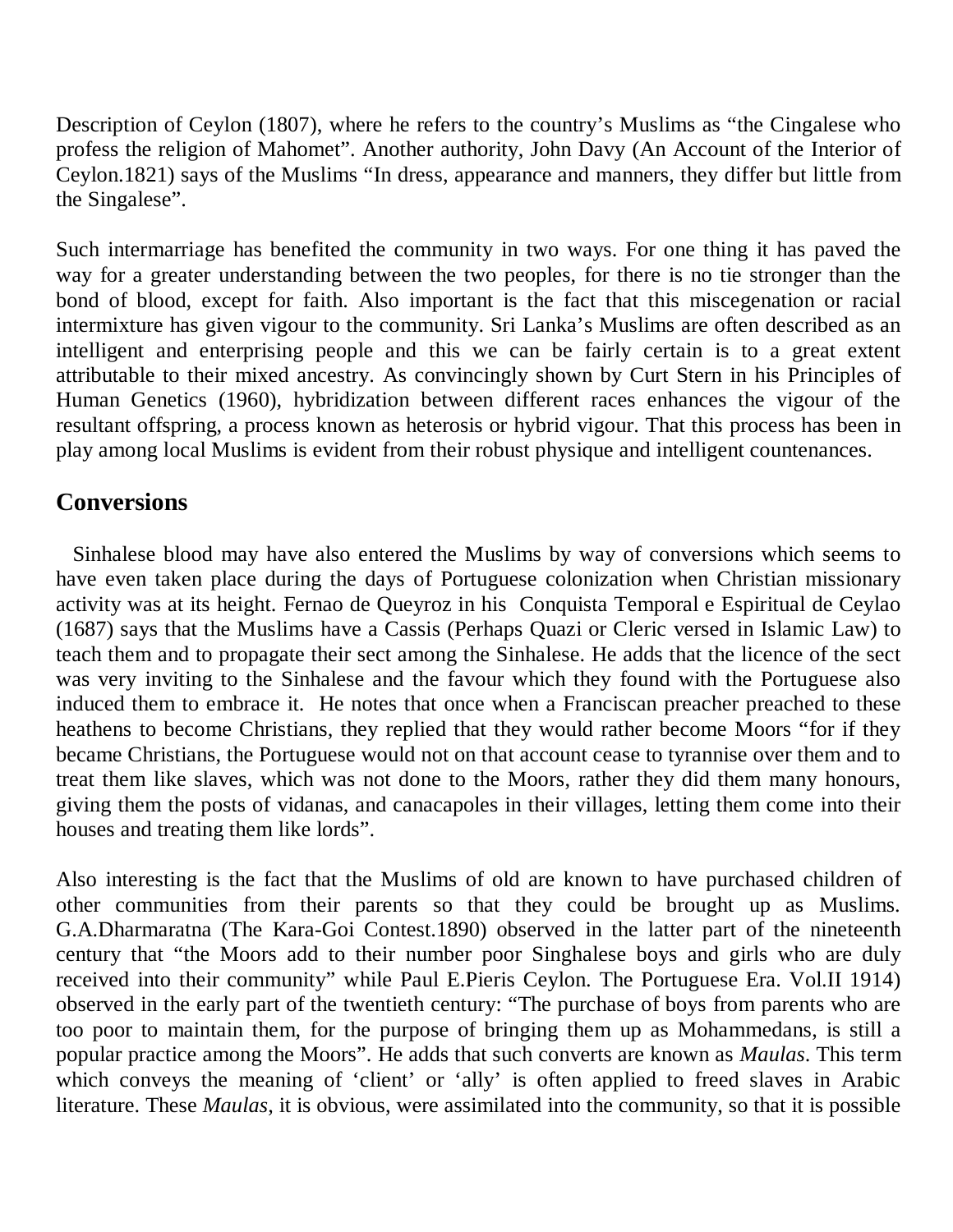that they too contributed a significant infusion of Sinhalese blood to the Sri Lankan Muslim community. This would also suggest that there are Muslims whose Sinhalese ancestry has been acquired not only through the maternal line as seen earlier, but also in the paternal line.

#### **Sinhalese ge-names**

We also know that many Muslims of the Kandyan districts have had definite hereditary patronymics of the *vāsagam* type found among the Sinhalese. This is the *ge*- or *gedara-nama*, a Sinhala term meaning 'house name'. For instance, one could still find among the Kandyan Moors patronymics like Araccige, Lekamge, Galgedara, Lindegedara, Kandegedara, Vedaralalage-gedara, Gurunehelage-gedara, Muhandiramla-gedara, Vidanalage-gedara, Kali Mudiyanselage-gedara, Yahakugamhala-gedara, Kotmale Adappala-gedara and Nagahadeniyagedara.

 This type of surname precedes one's Arabic personal name. Thus we find names like Alakoladeniya Gedara Yusuf Lebbe, Kurugoda Vidanalage Gedara Abdul Hamid Wahabdin and Kandeedara Abdul Gafur Sitti Nafiya. Such ge-names seem to have been in existence for a considerable period of time, for among the names of  $17<sup>th</sup>$ ,  $18<sup>th</sup>$  and  $19<sup>th</sup>$  century Kandyan Moor physicians given by Mohamed Sameer (Personages of the Past. Moors, Malays and other Muslims of the past of Sri Lanka.1982) we come across names like Meegahayate gedere gurunanalage Uduma Lebbe, Liyamagaha Kotuwe Wederale Sulaiman Lebbe, Rajakaruna Behethge Mudiyanse Abdul Qadir and Palkumbure Vaidyatileke Rajakaruna Gopalana Mudiyanselage Mohamed Udayar. What is however interesting is that the Moors of the maritime districts like Alutgama, Beruwala and Maggona also formerly bore ge-names which is widely attested in the Dutch Tombos covering the period 1766-1771 where we find such names like Ibrahim Tandellage Ahamadoe Nainde, Daroebesie Lienege Oemoer Lebbe, Iratnewalli Aratjege Oedoema Lebbe, Ismail Mokedonge Oemoer Lebbe, Pawelekodige Sleman Lebbe, Kopeaediaerlage Ibrahim Lebbe, Mamina Marekelage Ahamadoe and Assena Lebbelage Potoema Natja (Sri Lanka National Archives Dutch Tombos 1/3807 & 1/ 3764)

It is possible that such names, at least in some instances, were originally borne by the Sinhalese ancestresses of these Moor families who passed it down to their offspring, thus ensuring its continuity. In the alternative, it would indicate the readiness of the Moors to adopt the salient features of the host culture so as identify themselves more closely with their Sinhalese neighbours with whom they maintained friendly relations. Parallel situations are not lacking elsewhere such as for instance, the Turkic-speaking Muslim peoples of Central Asia who following Russian practice follow their personal names with the names of their fathers suffixed with –ov e.g. Karimov, Sultanov and Rakhmanov. There is reason to believe that at least a few ge-names such as Muhandiramlāge borne by a number of Moor families were acquired as a result of their ancestors being appointed to the high office of Muhandiram etc by the Kandyan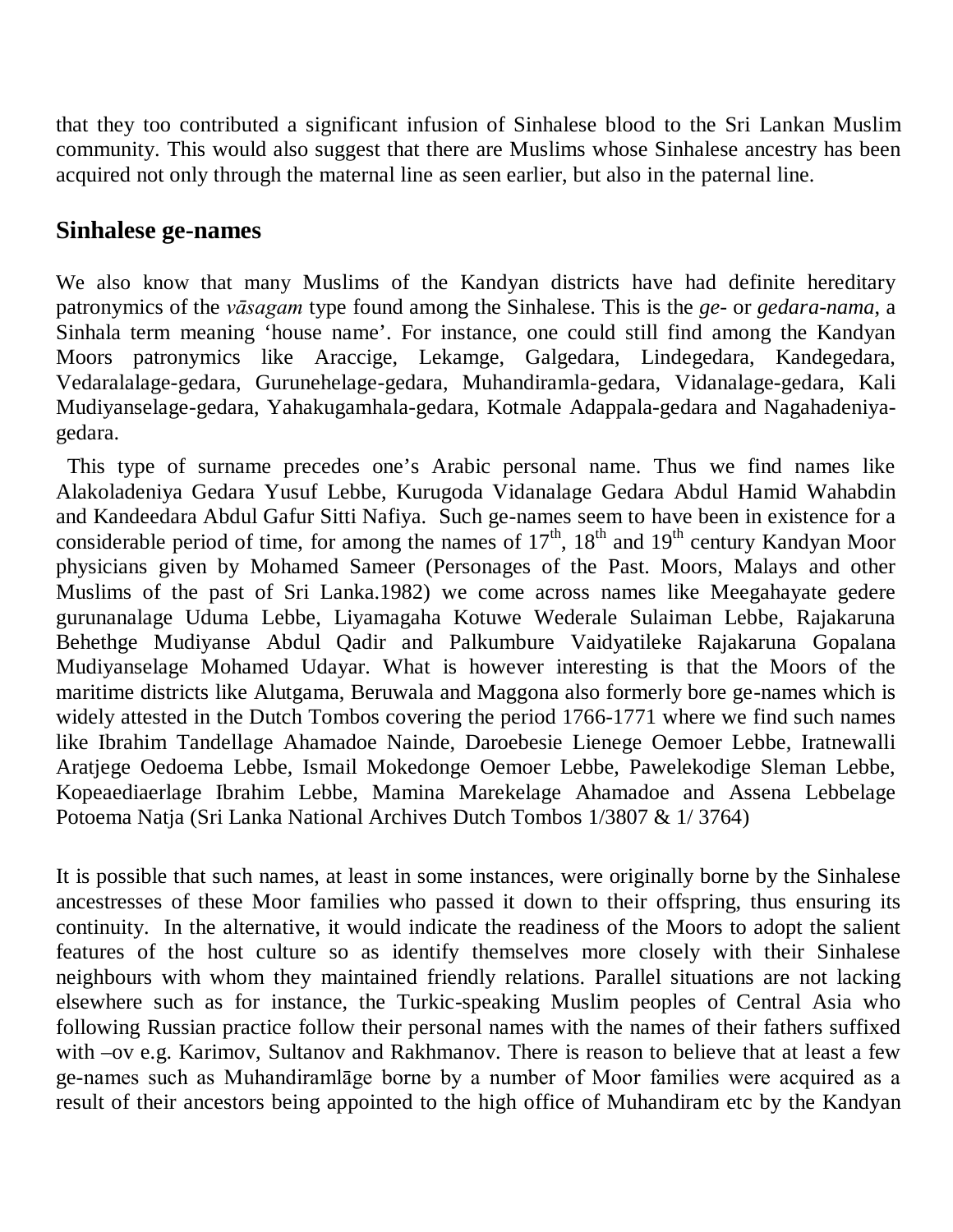kings. The same may hold true of names like Vidanalage 'House of the Village Head-man'. Vedaralalage 'House of the Physician' indicates that the folk bearing this name are descended from medical men.

The Muslims of the Eastern Province are also known to possess kudis or matrilineal clans among them with names of Sinhala origin, namely, Ranasinga Mudaliyar Kudi and Verrisinga Aracci Kudi , Sinhalese derived names meaning 'Clan of the Lion of War Chieftain' and 'Clan of Lion Hero Headman' respectively ( See Crucible of Conflict. Tamil and Muslim Society on the East Coast of Sri Lanka. Dennis Mc. Gilvray.2008). This may well suggest that the ancestors of these clans were Sinhalese, which is surprising given the overwhelming influence of the Tamil social milieu in the life of the Muslims of these parts.

# **Adoption of Sinhala Language**

The Sri Lankan Muslims who to this day still largely speak Tamil do not seem to have had that strong linguistic consciousness that has characterized Tamil folk such as those of Jaffna. Indeed, we find a situation today where many Muslim youth in the largely Sinhalese-majority areas in the Western, Central and Southern Provinces are gradually eschewing Tamil and adopting Sinhala in its place. This process is largely attributable to education in the Sinhala medium. The majority of Muslim students in the Sinhalese-majority areas receive their education today in the Sinhala medium.

Indeed, the need for education in the Sinhala vernacular was felt about the middle part of the twentieth century or perhaps even earlier, particularly among the Kandyan Muslims. W.A.Dullewe, the President of a village council in Matale could observe well over hundred years ago: "It is worthy of remark, to their credit, that Moors show a greater love of learning than the Sinhalese. The Moormen of the distant village Nikawatawana have got up themselves a Sinhalese school of their own in the village, taking a Kandyan as the teacher" (Reports on the working of village councils.1877. Papers laid before the Legislative Council of Ceylon.1877.1878). The Report of the Kandyan Peasantry Commission (Sessional Paper XVIII 1951) noted of the Muslims of the Central and Uva Provinces: "They realize and consider that their future is so closely linked with the Sinhalese peasantry midst whom they live, that it would be in their future interest and betterment if Sinhalese became their medium of instruction". Instruction in the Sinhala medium has had the effect of gradually displacing Tamil as the home language among the younger generation. M.A.Nuhman (Sri Lankan Muslims. Ethnic Identity within Cultural Diversity. 2007) observes: "There is a growing tendency among the school going generation who study in the Sinhala medium, to use Sinhala as their first language and speak in Sinhala even with their Muslim friends and parents. They do not read and write Tamil, that shows a shift in their mother tongue".